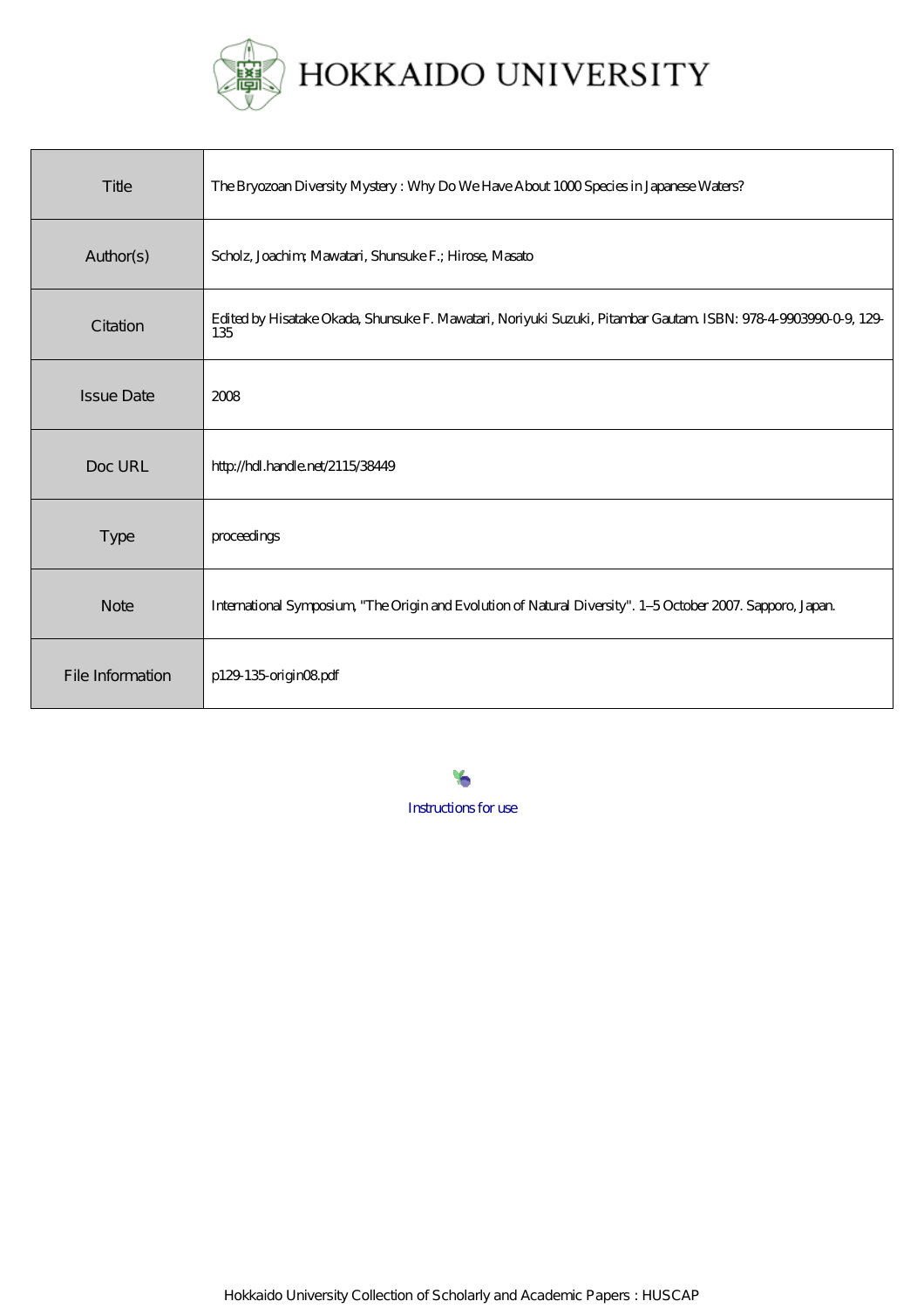# **The Bryozoan Diversity Mystery: Why Do We Have About 1000 Species in Japanese Waters?**

Joachim Scholz<sup>1,\*</sup>, Shunsuke F. Mawatari<sup>2</sup> and Masato Hirose<sup>2</sup>

*1 Senckenberg Research Institute and the Natural History Museum, Senckenberganlage 25, 60325 Frankfurt am Main, Germany 2 Department of Natural History Sciences, Faculty of Science, Hokkaido University, Sapporo, 060-0810 Japan*

# **ABSTRACT**

Bryozoans are clonal and colonial organisms that have a species-specific biological potential to perform tactial (reactive) growth alterations. These biological potentials subdivide encrusting bryozoan morphotypes into several different pathways of individuality of morphoprocesses, a term introduced by V. N. Beklemishev (1890–1962), and applied to bryozoans with various degrees of colony integration. The frequency distribution of these morphotypes (z-/m-/c-/s-laminae) has been studied in bryozoans occurring in the vicinity of 5 Japanese marine biology stations, located along the latitudinal gradient in Japan from cool-temperate to (marginally) tropical. With increasing light influx and temperature, substrate occupation and thickness of biofilms increase, and filamentous microalgae and cyanobacteria gradually replace diatoms. Likewise, the warmer the water, the more frequent became s- and c-laminae. Both are the morphotypes with the best relative potential to perform tactical response and to overgrow biomats. In warmer water, bryozoan coverage tends to decrease benthic microbial diversity. In cool waters, the opposite is often the case. This indicates that biofilms contribute to differentiate the substrate surface into various bryozoan microhabitats, and thus contribute to the overall bryozoan diversity present in Japanese waters.

**Keywords**: Bryozoa, Biofilms, Morphoprocess, Latitudinal gradients

## **INTRODUCTION**

Bryozoans represent a phylum of colonial, suspension feeding animals. They are abundantly found in Japanese coastal waters. This is hardly a surprise since, in general, the Western Pacific represents the global hot spot of bryozoan diversity [1].

Repeated budding of genetically but not always morphologically identical zooids forms bryozoan colonies of physiologically connected modules. Each zooid is delimited by a cuticular and often calcified covering of the body wall. Bryozoan polypides consist of a U-shaped gut and a ring of tentacles. The alimentary canal forms a deep loop inside the coelomic cavity. Intestine and rectum rise to the anus, which is situated near the mouth but outside the lophophore. There are no special respiratory organs, and no circulatory or excretory systems [2]. The latter is of special importance since this implies a significant size limitation in the growth of bryozoan zooids.

In feeding position, the polypides are protruded from their rigid zooidal skeleton (zooecium). The zooecial chamber is very small (in most species not larger than 0.5 mm). The protrusion of the tentacle bell is controlled by the muscular contraction of

<sup>\*</sup>Corresponding author, e-mail: Joachim.Scholz@Senckenberg.de

Information for use in citing this article: Okada, H., Mawatari, S.F., Suzuki, N. and Gautam, P. (eds.), *Origin and Evolution of Natural Diversity*, Proceedings of International Symposium "The Origin and Evolution of Natural Diversity", 1–5 October 2007, Sapporo, pp. 129–135.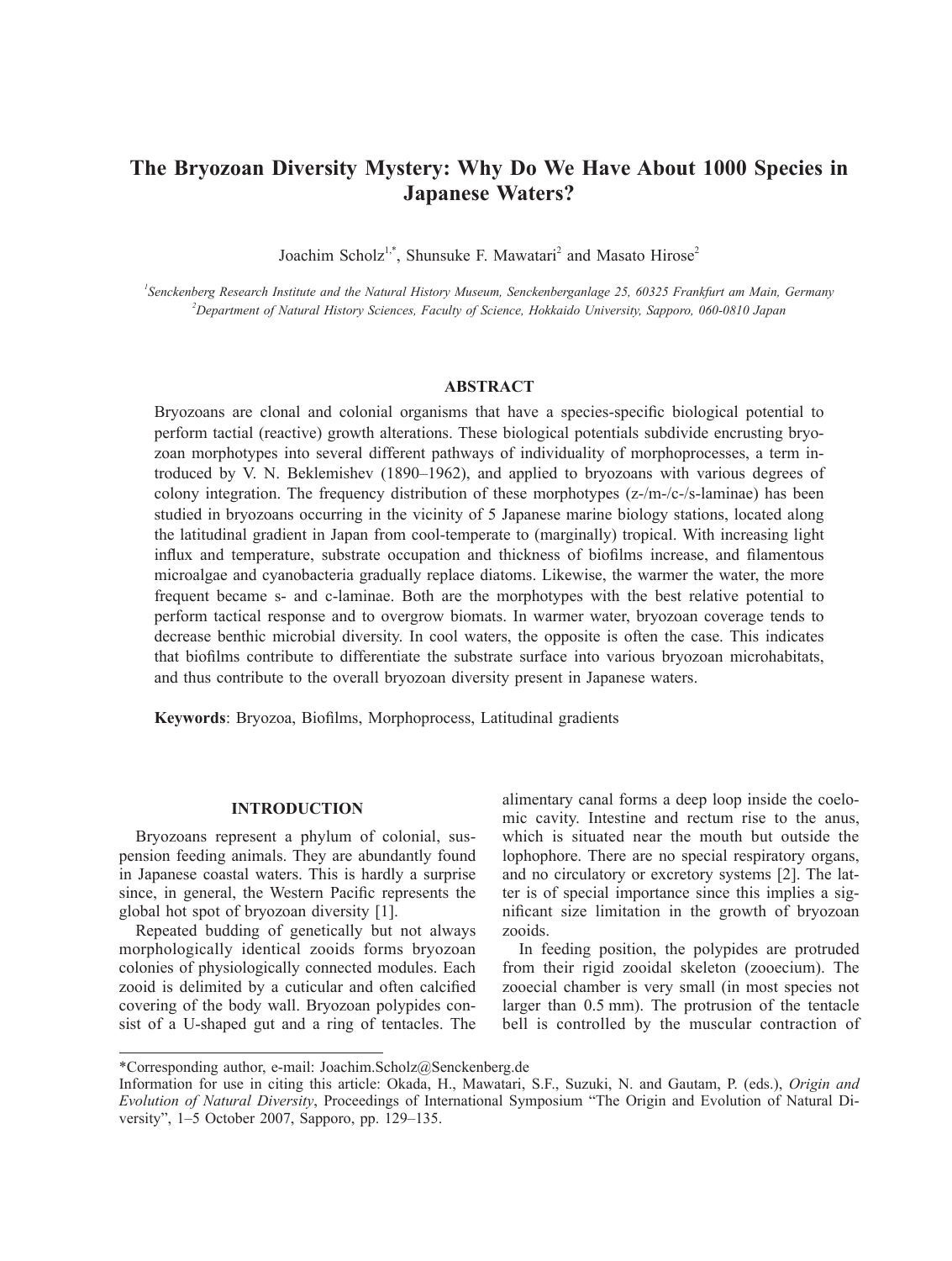membranes and the increase of hydrostatic pressure of the coelomic fluid. Spatial and functional arrangement of membranes, zooecial walls and annular or parietal muscles is a criterion in bryozoan classification up to the level of orders and infraorders (see  $[2-4]$ ) (Fig. 1).

Bryozoan colonies have many distinct shapes, and various colony forms and growth strategies can be distinguished. Furthermore, large numbers of encrusting species are able to co-exist, even though they are often in direct competition for settling space and food. There has been little research why so many species––sometimes several hundred at a given site––are able to co-exist [6], and which role bryozoans play in maintaining the health of shallow marine ecosystems [7]. The question is not only which factor(s) actually control(s) biodiversity, but also the biodiversity itself, since our taxonomical record of the species is still far from being complete.

In 1988, it was estimated that only 50% of bryozoan species that dwell in the Indopacific are known [8]. An increase in taxonomic resolution due to the now-routine use of scanning electron microscopy and molecular biology, and a paradigm shift in how taxonomists view geographic variation has revealed that in the western Pacific, the percentage of bryozoan fauna known today is even less. The high proportion of new species in recent studies in the Pacific is thus attributable to generally low previous taxonomic effort throughout much of the region.

### **TAXONOMY STUDIES ON JAPANESE BRYOZOA**

For the Japanese region, systematic knowledge of the bryozoan fauna dates back to the year 1890. In the very first taxonomical descriptions of bryozoans from Japan, 137 species mainly from Sagami Bay have been described, 85 of them new [9]. Today, the study on bryozoans of the Sagami Bay is continued by one of the authors (M. H.).

In the 20th century, Y. Okada and S. Mawatari added new species to the taxonomical records of Japan. For example, in 1955, 78 species of cyclostomes have been listed from Japanese waters [10] (typically, there are 2–3 cheilostome species per cyclostome species in a given association; [6]). Although the total number of bryozoans in Japanese waters is still unknown, we feel safe to estimate the diversity at a level of well over 1,000 species.

Aside from a nationwide view, we also need to know the regional differences of bryozoans along the Japanese coasts. The latitudinal gradient in Japan from cool temperate to (marginal) tropical contributes significantly to the richness of the Japanese fauna, but the magnitude of this diversity gradient is still subject to speculation. Traditionally, bryozoan research focussed on the warm temperate regions of Honshu, while the higher and lower latitudes received comparatively less attention. However, this has changed recently. In the northern part of Hokkaido, 39 cheilostome species have been recorded recently, found among more than 7000 specimens



**Fig. 1** Diagram of a bryozoan zooid of the suborder Ascophora. The hydrostatic system is based on the presence of the inner compensation sack (ascus): when parietal muscles pull down the frontal membrane, water can flow into the ascus, and the polypide is extruded. The process is reversible by contraction of the retractor muscle. The calcified frontal shield protects the flexible membranes from microbial colonization (indicated on top). Redrawn from Ref. 5.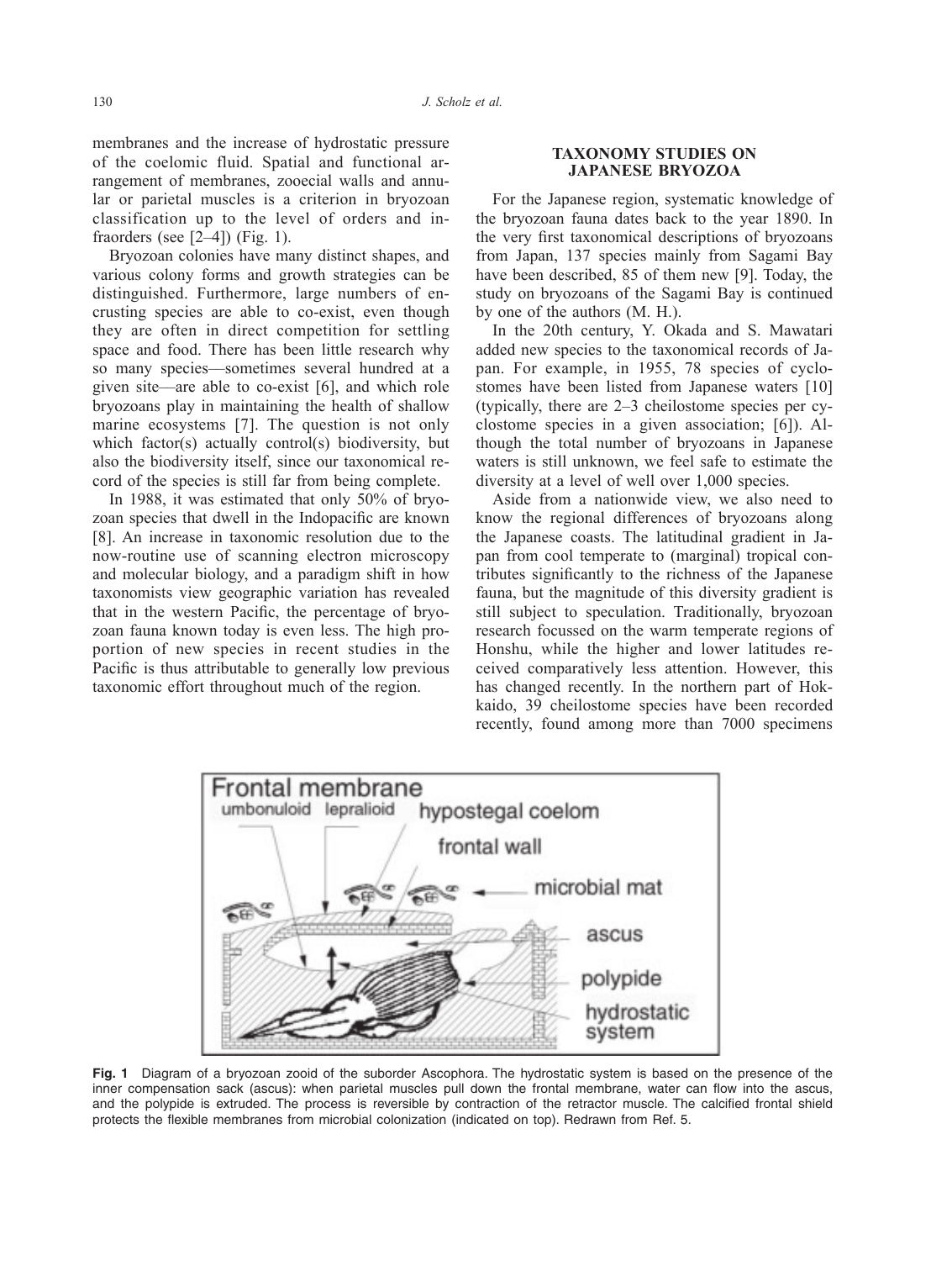collected at 10 intertidal sites in rocky habitats along the shore of Akkeshi Bay. Nine species (23% of total) are described as new [11].

In the southern regions of Japan at Sesoko Island, Okinawa, one of the authors (S. F. M.) reported 20 species [12]. In another study, 25 species have been collected, several of them for the first time recorded from Japanese waters [13]. Most probably, the true diversity in the hermatypic habitats of the Ryukyu Islands may reach several hundred species of bryozoans, judging from the experience in similar habitats in the Philippines and Indonesia where 725 species were reported [14].

# **MATERIAL AND METHODS**

Bryozoan specimens settling on disarticulated and living bivalve shells were collected either by dredging or by hand at several sites around Japan between May and June 2000 and in October 2002. Water depths ranged from the intertidal zone to 17 metres, depending on the availability of bryozoan colonized substrata. In order to minimize bathymetric patterns that might interfere with latitudinal patterns, and which are known from tropical settings [15–16], small to medium-sized unstable substrata subjected to transport by bottom currents, or wave action, have been selected.

In order to outline whether the different hydrographic and biological settings of the respective sites in Japan and New Zealand may be influencing diversity and species records, three bryozoan collection sites with different water temperatures were selected. These were: Akkeshi (cool-temperate), Shimoda (subtropical) and Okinawa (marginally tropical) (see Fig. 3). In October 2002 samples from Akkeshi and Shimoda were taken again from the same sites.

Furthermore, we based our study exclusively on bryozoans that were found encrusting bivalve shells. A shell is a rather simple bryozoan habitat, compared to the fractal surfaces of rocks. Therefore, a more or less standardized natural bryozoan habitat is compared across the latitudes.

From each of the stations, 300 colonies of encrusting laminar bryozoans were examined and categorized in seven types of growth as outlined below. When more than one colony of a single species was present on one shell, each colony was counted separately. Total species diversity and taxonomical observations are presented elsewhere [12–13, 17].

Parts of the collection were fixed in 5% formalinseawater. Additional samples were air-dried. All colonies were examined with a binocular microscope in order to study optical signals of microbial interaction, and both bleached and CPD (Critical Point Dried) samples were documented using an scanning electron microscope.

### **BRYOZOAN ECOLOGY AND LATITUDINAL GRADIENTS**

Bryozoans have traditionally been used as indicators of environmental conditions in both recent and fossil environments ([3], with review of literature). In most species, the functional attributes are well represented in a great diversity of skeletal features. Since bryozoans have an excellent fossil record, they became an ideal example for the study of evolution, and thus had an important role in shaping the "punctuated equilibrium" theory (Ref. 18, with review of literature).

Despite of considerable abundance and coverage of marine surfaces, bryozoans are small and inconspicuous animals that henceforth are often overlooked. In most of the encrusting taxa, frontal surface and orifice are situated only about 100 to 200 μm above substrate level. Therefore, in spreading over solid surfaces, bryozoan basal and lateral zooidal walls are exposed to microbenthic organisms such as bacteria and fungi, while, the frontal surfaces are also open to a flux of energy, organic and inorganic matter, and other controlling factors from the water column (nutrients, larvae, sediment load, larger organisms such as predators, grazing fishes etc.). Accordingly, microbial mats and biofilms represent some of the most important control factors influencing bryozoan settlement and distribution. Contrary to what occasionally has been stated in marine biology textbooks, there are many laminar bryozoan species that compete successfully with weedy "algal mats" [19–20].

Moreover, bryozoans actively control microbial distribution patterns. As early as 1929, Canu and Bassler described as "the reteporidan mystery" that "Never is a complete colony encrusted by another organism... No larva has been able to develop here and disturb the harmony..." This is one of the very first observations that some (phidoloporid) bryozoans are able to actively control or inhibit what settles on them [21].

Due to the demands of biotechnology research, it is well known that bryozoan coelomic cavities provide nanohabitats for a great variety of Bacteria ([22–23], with review of literature). In some bryozoan species, even the larvae contain symbiotic bac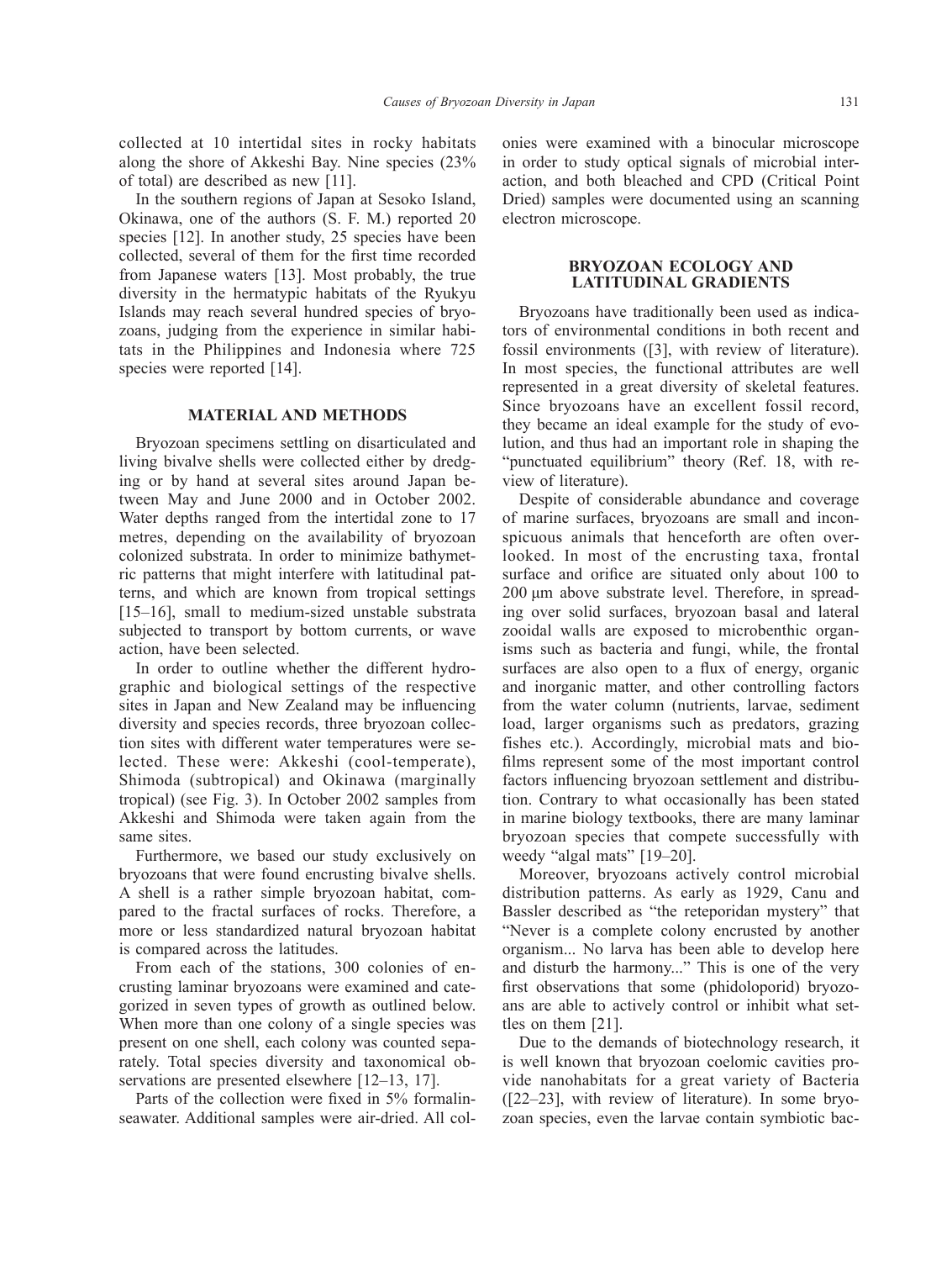teria (Ref. 4, with review of literature), and in several species of marine ctenostome and cheilostome Bryoza, calcofluor-white staining revealed the presence of numerous hyphae of endozoic fungi [25]. Bryozoans are thus a good example for the "Theory of the Global Morphoprocess" by Vladimir N. Beklemishev (1890–1962), and his quotation "Every organism is in the nature of semi-parasitic, semimutualistic community. Life of the wholeness is based on the conflict and destruction of the parts" [26]. Actually, the theoretical system of Beklemishev has been applied to bryozoan biosystems, characterized as periodic and aperiodic morphoprocesses, and showing various degree of individuality of the colony modules, and of the colony itself [27–29].

To a certain degree, microorganisms control the spatial occurence of bryozoan species and thus bryozoan diversity. Judging from earlier data collected in New Zealand, the Philippines, and the Gulf of Aqaba, the latitudinal and also bathymetric occurrence of various bryozoan growth types is mainly linked to the competitive pressure of biofilms and microbial mats in shallow waters, and the interaction with epizoic mats in shaded microhabitats [5, 30].

When we compare the different collections, it becomes evident that the latitudinal gradient is clearly expressed by the distribution patterns not only of bryozoan species but also in the distribution of bryozoan growth morphologies. Laminar encrusting species that are able to produce giant buds are becoming more abundant in shallow water, and warm temperate to (sub-) tropical latitudes, whereas encrusters lacking giant buds are more abundant in the cool temperate region, or in cryptic microhabitats.

For example, in the fauna collected from Sesoko Island in Japan, growth morphologies show many



**Fig. 2** Vladimir N. Beklemishev (1890−1962). Image courtesy of George S. Levit, St. Petersburg, Russia.

features typical for tropical bryozoans. There are abundant sheets of various species that produce giant buds at their colonial margins. These buds are separated spaces which have not built a polypide yet [31]. Their walls are weakly calcified so the colonial margin remains flexible, which enables the colony to expand over substrate or competitors for space; afterwards the distal walls and the polypide are built. Apparently, this growth form has a higher energy demand because there are no feeding polypids in marginal areas. Aside from that, the new zooids cannot not be assigned to a single parent zooid of the former generation [31].

One of the adaptive values of giant buds is their ability to overgrow microbial mats. Therefore, we have quantified those laminar colonies that produce giant buds, and compared them with another type that does not. The latter has been classified as z-lamina, whereas the first is classified as an s-lamina. They represent opposite ends among the four possible sheet morphologies (the other two types are not considered here, and discussed in Ref. 5 and 27. Z- and s-laminae can be defined as follows:

## 1) z-laminae (zooid-laminae)

In zooidal laminae, growth is mainly determined by the structural polarity of a single zooid. The spatial orientation of the new bud is determined by the distal or angular distolateral position of pore chambers. The potential to react to opponents is very low. During interaction with biofilms and microbial mats, growth usually stagnates; but, if possible, growth might also be diverged away from the contact zone. The budding frequency at some selected areas of the colonial margin may decrease or increase, thereby influencing the outer shape of the zoarium. The advantage of this mode of growth is that a new feeding polypide is generated in a short period of time.

#### 2) s-laminae (sheet-laminae)

Sheet laminae show a much more environmentally induced way of growth, with various types or sizes of giant buds, stolonal outgrowths, or weakly calcified zoarial margins concealing the structural polarity of the single colonial module. Colonies with giant buds longer than at least two autozooid lengths belong to the category s-laminae. They have a very much improved biological potential of elevating their flexible, weakly calcified, and very broad growth margins. For example, the tropical species *Parasmittina parsevalii* (Audouin, 1826) is able to generate giant buds reaching the length of 8 regular autozooids. Since the colonial margin is devoid of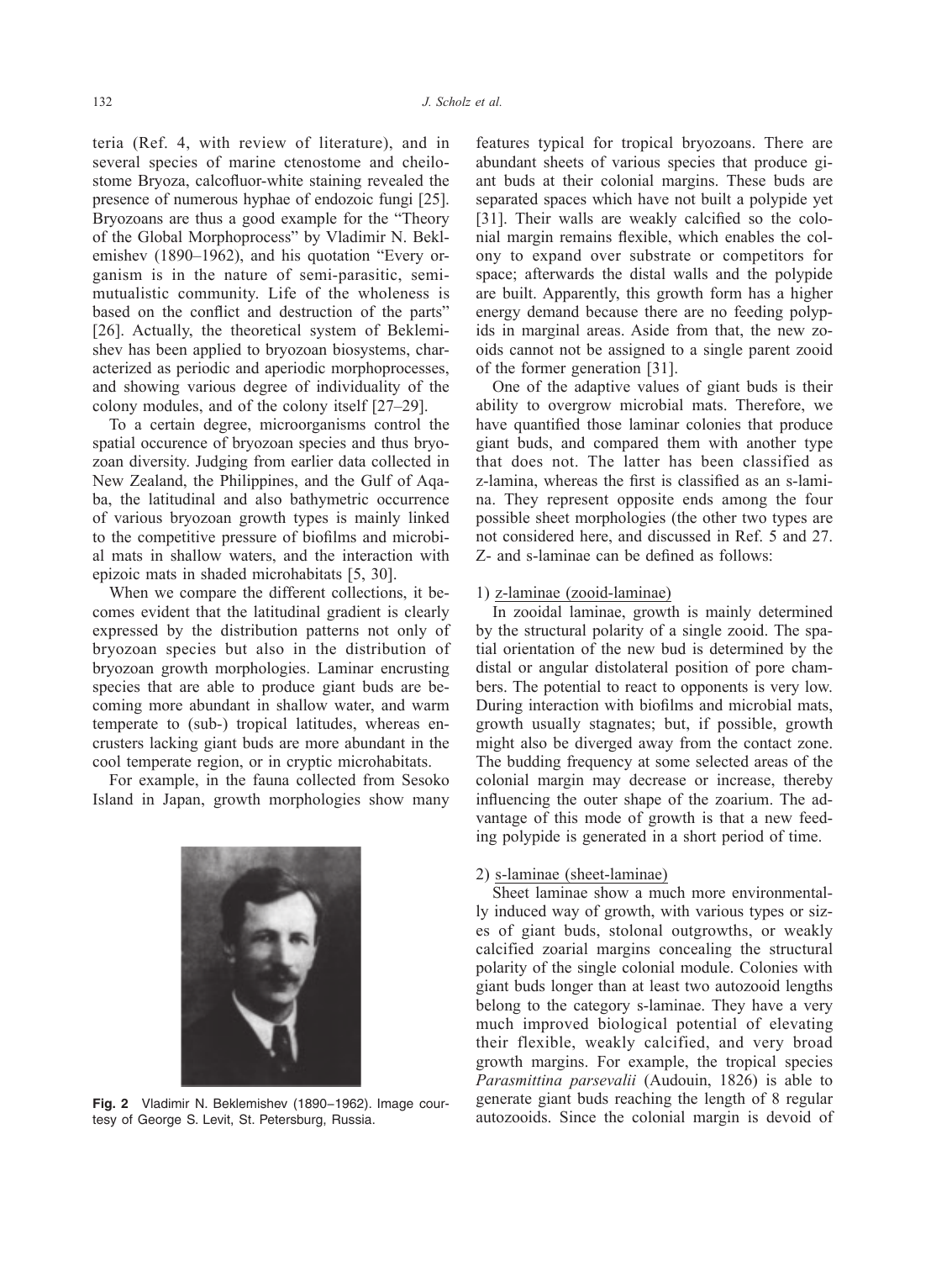

**Fig. 3** Comparison of relative abundance of z- and s-laminae (percentage of all bryozoan colonies recorded; n = 900) from Akkeshi, Hokkaido, in the North, towards Okinawa in the South. S-laminae dominate in subtropical to tropical waters whereas in cool-temperate water, z-laminae are more important.



**Fig. 4** A cool-temperate association of *Schizomavella punctigera* (MAcGILLIVRAY) and diatom biofilms from Akkeshi, Hokkaido; SEM image of Critical-Point-Dried sample. Photograph courtesy of Jürgen Kaselowsky.

feeding autozooids, and thus has to be supported by the whole colony, the s-type is both highly integrated and highly energy-demanding. In substrata characterized by a high degree of overgrowth competition and abundance of microbial or sponge mats, bryozoan colonies with the potential to build s-type laminae are more successful in settling, than most of the other bryozoans.

In Okinawa, the percentage of s-laminae is very high, when compared to other sites studied in Japan such as the bryozoans off the Oshoro and Akkeshi marine stations, Hokkaido University. On the other

hand, there is some similarity to the tropically influenced bryozoan fauna of the Shimoda Marine Research Center, Tsukuba University, situated at the tip of the Izu Peninsula (see Fig. 3). This is certainly also an effect of the taxonomical similarity of both faunas (but not exclusively, since several bryozoan species produce laminae of various types of morphology, depending on external stimuli).

Biofilms also show some correlation with latitudinal gradients in Japan from cool-temperate to subtropical and tropical waters. Diatom films become replaced by filamentous cyanobacteria towards low-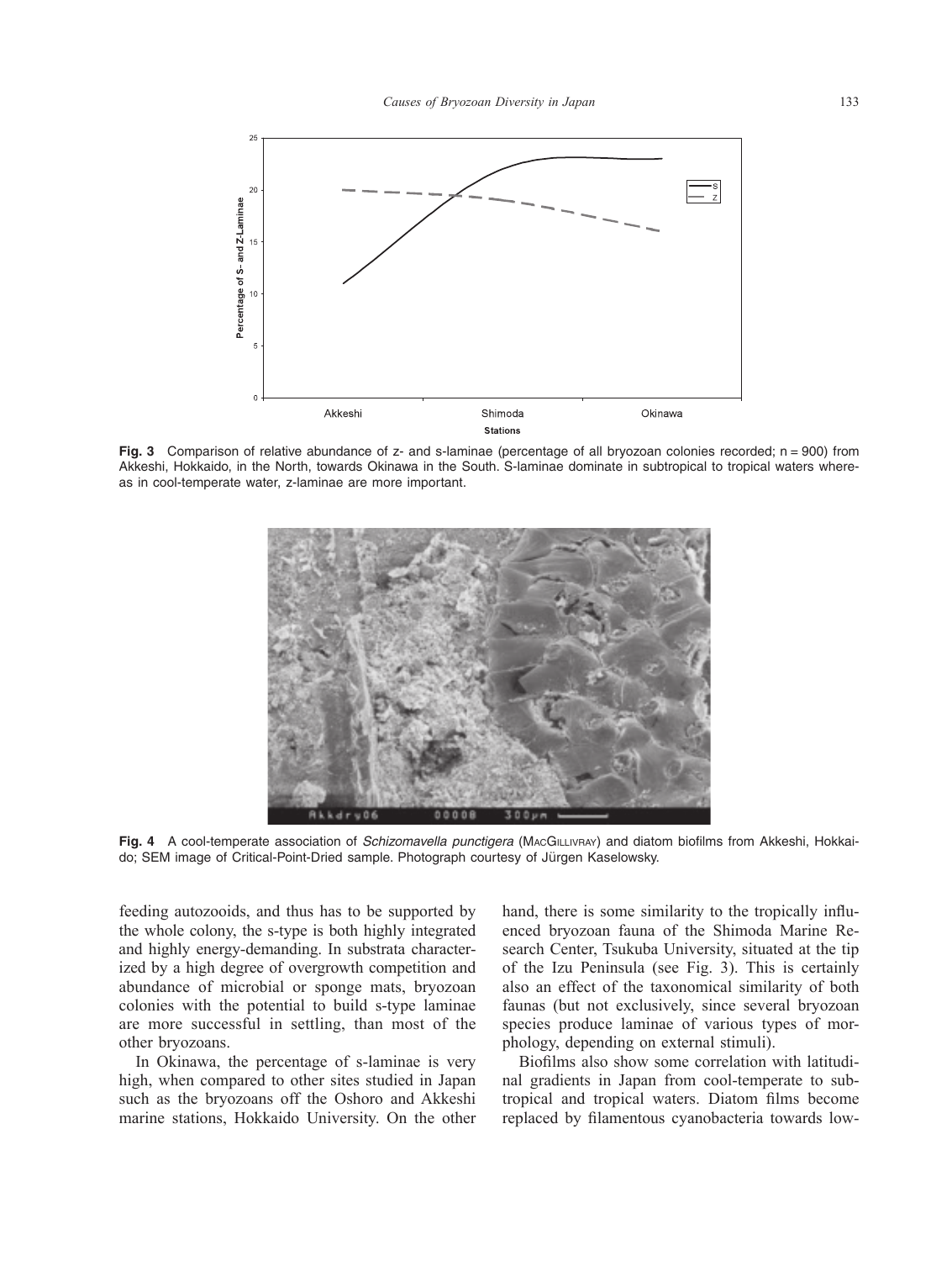

**Fig. 5** A marginal tropical association of *Celleporaria sibogae* Winston & Heimberg and biofilms (composed e.g. of filamentuous Cyanobacteria) from Sesoko Island, Okinawa. Photograph courtesy of Jürgen Kaselowsky.

er latitudes, and the biofilms are becoming thicker (Figs.  $4 \& 5$ ). In contrast, biofilms settling on the living sediments of the bryozoan frontal walls decrease in warm water settings. The decrease of microbial fouling of bryozoan surfaces towards lower latitudes parallels findings in which bryozoan lamina types comparatively strong in overgrowth competition increased towards lower latitudes. Details on taxonomy and morphology of benthic microorganisms co-occurring with bryozoans have been presented elsewhere [22, 23].

Looking at tropical to warm temperate bryozoans, we may adopt some lines of Shakespeare (Hamlet): Bryozoans are "taking arms against a sea of troubles", and competition becomes a dominant control factor of bryozoan diversity once it gets warm.

The "sea of troubles" unfolded at the beginning of the Upper Cretaceous when the mucilage secretion by biofilms attached to interfaces, binding particles and rocks increased, due to the growing abundance of benthic diatoms since Aptian/Albian times [32–34]. Diatoms might have triggered the great radiation of ascophorine and interior walled cyclostome bryozoan species and morphologies in the Upper Cretaceous [5]. This idea is not really a new one.

As early as 1969, the great bryozoologist Gilbert Larwood (1930–1997) wrote about the innovations in the calcified frontal wall of certain Upper Cretaceous bryozoans: "It acts as a coarse outer filter to the zoarium precluding penetration by larger organisms or by coarse detritus and it may even be effective in retaining a certain amount of gradet detritus

forming a further protection over the surface of the zoarium" [35].

Detritus attached to bryozoan surfaces usually indicates the presence of a biofilm. Accordingly, what Larwood had foreseen is the antagonistic-mutualistic "Beklemishev" world of bryozoans and biofilms, contributing ever since the Cretaceous to shape the modern bryozoan communities occurring in Japanese waters, and elsewhere.

#### **ACKNOWLEDGMENTS**

We are grateful to Dr. Masakazu Aoki (Shimoda Marine Research Center, Tsukuba University), Prof. Dr. Yoshihisa Shirayama (Seto Marine Biological Laboratory, Kyoto University), Dr. Kazuhiko Sakai (Sesoko Marine Science Center, University of the Ryukyu), the research and technical staff of the Akkeshi and Oshoro Marine Biological Stations (Hokkaido University), Prof. Dr. Teruaki Nishikawa (The Nagoya University Museum), Dr. Dennis P. Gordon (National Institute of Water and Atmospheric Research, Wellington, New Zealand), Dr. Gisela Gerdes (Terramare, Wilhelmshaven, Germany) and Dr. Antie Lauer (California State University, Bakersfield, U. S. A.) and Dr. Jürgen Kaselowsky (Heidelberg, Germany) for providing support in the field, for excellent lab space and particularly for many valuable comments and discussions.

The international study was supported by the Deutsche Forschungsgemeinschaft grant Ge 64/8-1 und Ge 64/8-2, and by the Japan Society for the Promotion of Science grant 446 JAP-113/216/0.